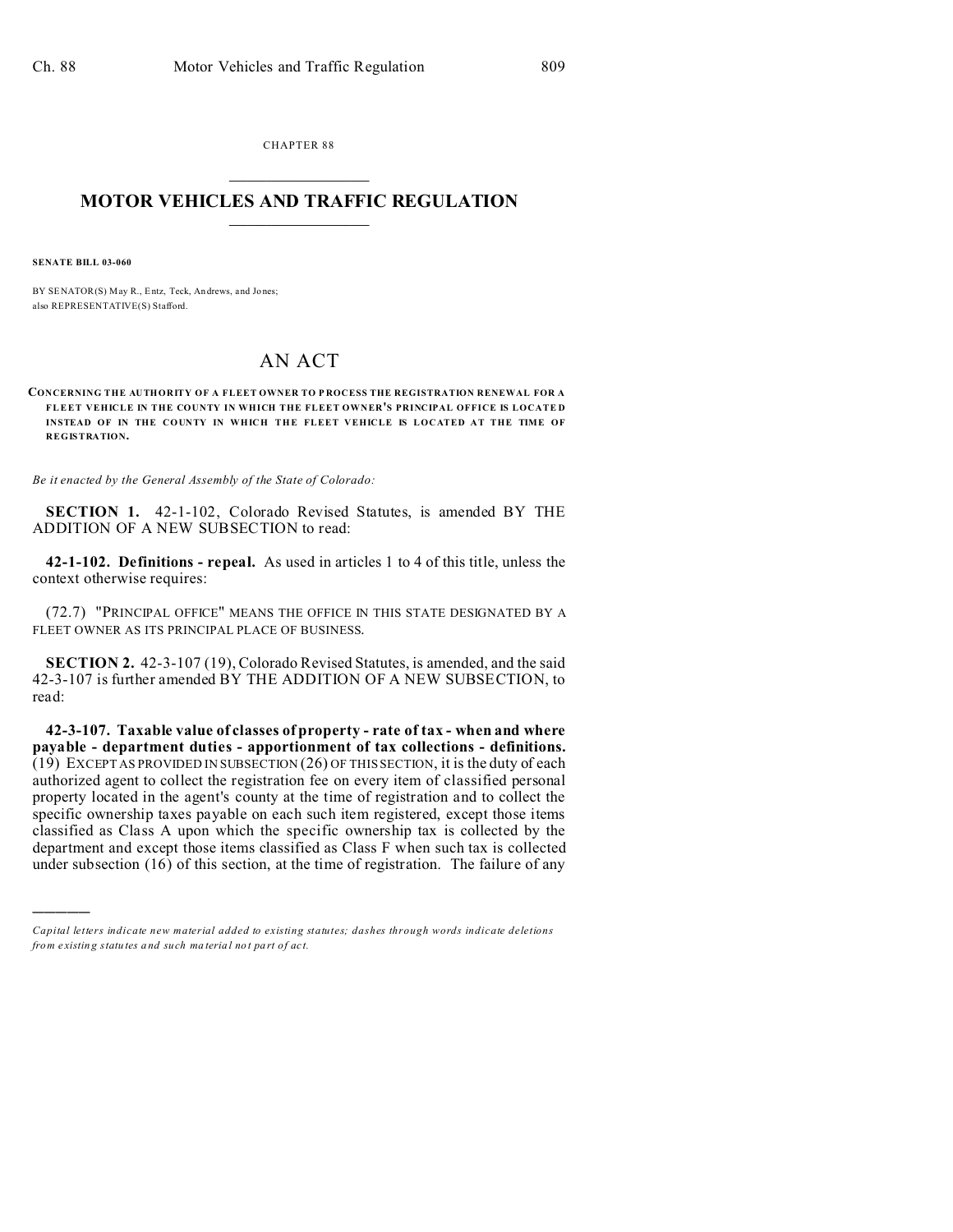authorized agent to collect the registration fee and specific ownership tax on any item of classified personal property shall not release the owner thereof from liability for the registration of such vehicle.

(26) (a) NOTWITHSTANDING ANY PROVISION IN THIS ARTICLE TO THE CONTRARY, A FLEET OWNER MAY PROCESS THE REGISTRATION RENEWAL FOR ANY FLEET VEHICLE, WITH THE EXCEPTION OF CLASS A PERSONAL PROPERTY, IN THE COUNTY IN WHICH THE FLEET OWNER'S PRINCIPAL OFFICE OR PRINCIPAL FLEET MANAGEMENT FACILITY IS LOCATED INSTEAD OF IN THE COUNTY IN WHICH THE FLEET VEHICLE IS LOCATED AT THE TIME OF REGISTRATION. ANY FLEET VEHICLE FOR WHICH THE REGISTRATION RENEWAL IS PROCESSED PURSUANT TO THIS SUBSECTION (26) SHALL CONTINUE TO BE REGISTERED IN THE COUNTY IN WHICH IT IS LOCATED AT THE TIME OF REGISTRATION. THE PROVISIONS OF THIS SUBSECTION (26) SHALL NOT APPLY TO ANY FLEET VEHICLE THAT WAS NOT PREVIOUSLY REGISTERED IN COLORADO AT THE TIME OF REGISTRATION.

(b) IF A FLEET OWNER CHOOSES TO PROCESS THE REGISTRATION RENEWAL OF A FLEET VEHICLE IN THE COUNTY IN WHICH THE OWNER'S PRINCIPAL OFFICE OR PRINCIPAL FLEET MANAGEMENT FACILITY IS LOCATED INSTEAD OF IN THE COUNTY IN WHICH THE VEHICLE IS LOCATED, IT IS THE DUTY OF THE AUTHORIZED AGENT IN THE COUNTY WHERE THE OWNER'S PRINCIPAL OFFICE OR PRINCIPAL FLEET MANAGEMENT FACILITY IS LOCATED TO COLLECT THE REGISTRATION FEE AND SPECIFIC OWNERSHIP TAX PAYABLE ON EACH FLEET VEHICLE FOR WHICH THE REGISTRATION RENEWAL IS PROCESSED BY THE FLEET OWNER IN SUCH COUNTY.

(c) THE AUTHORIZED AGENT IN ANY COUNTY IN WHICH A FLEET VEHICLE REGISTRATION RENEWAL IS PROCESSED PURSUANT TO THIS SECTION SHALL RETAIN THE SUM AUTHORIZED PURSUANT TO SECTION 42-1-210 (1) (a) TO DEFRAY THE COSTS ASSOCIATED WITH VEHICLE REGISTRATION AND SHALL NOT DISBURSE SUCH SUM TO THE COUNTY IN WHICH THE FLEET VEHICLE IS LOCATED AT THE TIME OF REGISTRATION. THE AUTHORIZED AGENT IN THE COUNTY IN WHICH A FLEET VEHICLE REGISTRATION RENEWAL IS PROCESSED PURSUANT TO THIS SECTION SHALL TRANSMIT TO THE DEPARTMENT ALL FEES AND MONEYS COLLECTED BY THE AGENT PURSUANT TO SECTION 42-1-214.

(d) THE AUTHORIZED AGENT IN ANY COUNTY IN WHICH A FLEET VEHICLE REGISTRATION RENEWAL IS PROCESSED PURSUANT TO THIS SECTION SHALL TRANSMIT THE REGISTRATION FEES COLLECTED PURSUANT TO SECTION 42-3-139 TO THE DEPARTMENT. THE DEPARTMENT SHALL THEN TRANSMIT SUCH FEES TO THE AUTHORIZED AGENT IN THE COUNTY IN WHICH THE FLEET VEHICLE IS LOCATED AT THE TIME OF REGISTRATION, AND THE AUTHORIZED AGENT SHALL TRANSMIT SUCH FEES TO THE COUNTY TREASURER PURSUANT TO SECTION 42-3-139.

(e) THE ANNUAL SPECIFIC OWNERSHIP TAX ON EACH FLEET VEHICLE FOR WHICH THE REGISTRATION RENEWAL IS PROCESSED IN THE COUNTY IN WHICH THE FLEET OWNER'S PRINCIPAL OFFICE IS LOCATED SHALL BECOME DUE AND PAYABLE TO THE AUTHORIZED AGENT IN SUCH COUNTY PURSUANT TO THIS ARTICLE. THE AUTHORIZED AGENT IN SUCH COUNTY SHALL APPORTION THE SPECIFIC OWNERSHIP TAXES COLLECTED FOR ALL FLEET VEHICLES FOR WHICH THE REGISTRATION RENEWAL IS PROCESSED IN SUCH COUNTY PURSUANT TO THIS SUBSECTION (26) TO THE COUNTIES IN WHICH THE FLEET VEHICLES ARE LOCATED AT THE TIME OF REGISTRATION IN